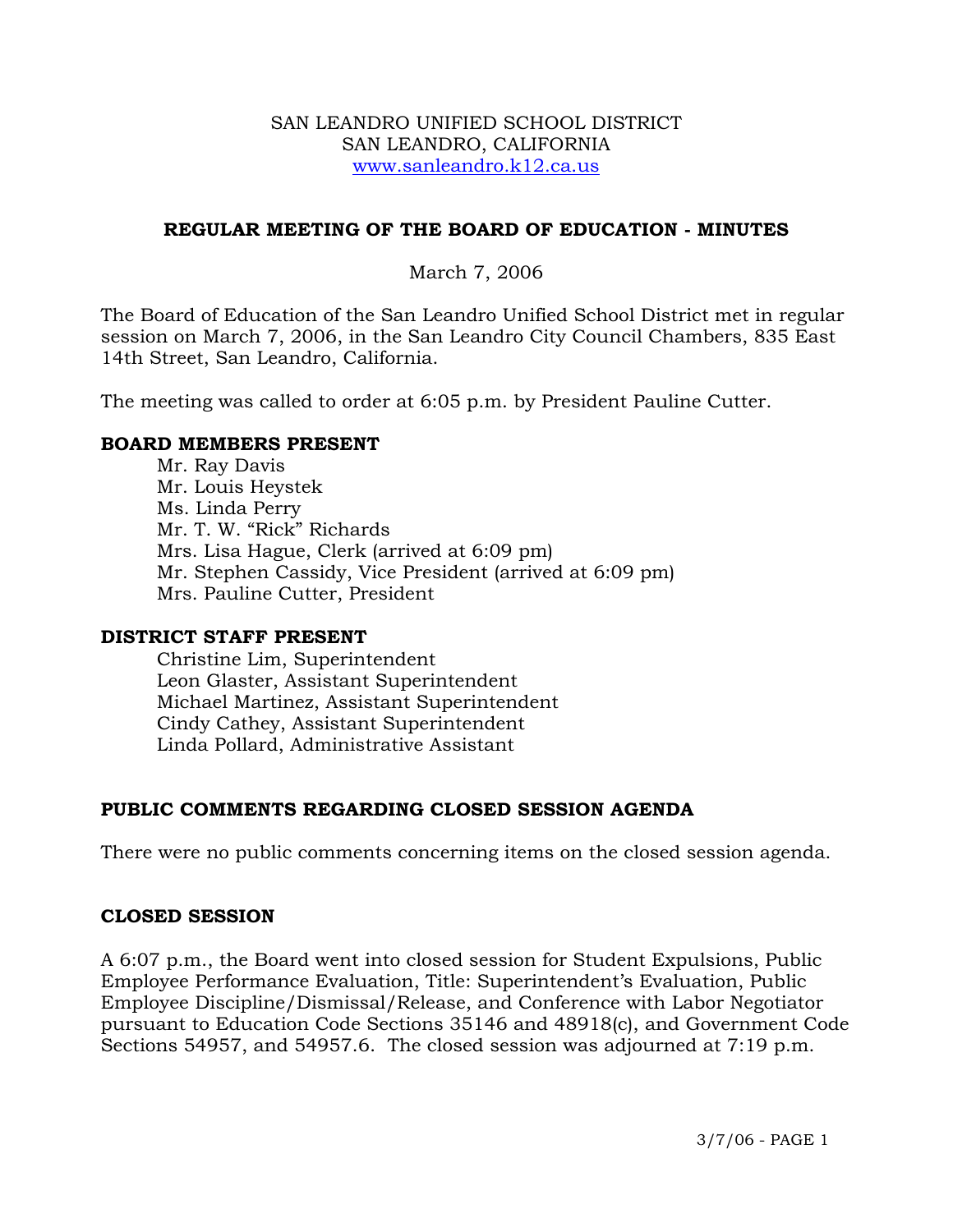The Board returned to open session at 7:25 p.m. with the Pledge of Allegiance to the Flag. President Cutter said the Board had been in closed session and took the following action:

On a motion made by Trustee Davis and seconded by Trustee Perry, the Board accepted the terms and conditions of a proposed settlement agreement with certificated employee #1896 by a 7-0 vote.

# **APPROVAL OF AGENDA**

On a motion made by Mr. Davis and seconded by Ms. Perry, the Board approved the agenda for the regular meeting of March 7, 2006, by a 7-0 vote.

**REPORTS** Student Representatives' Reports – San Leandro High School student representative Alison Zhao updated the Board on activities at the high school including the WASC team has completed their visit, Principal Furtado has declared March as Community Service Month where high school service clubs or organizations can win up to \$500 for the most student participation in Measure A events such as precinct walking and phone booth dates. The San Leandro Youth Advisory Commission held their annual Youth Summit. Prom/Fashion show will be March 8 during lunch. The Notables will be performing songs from the musical *Wicked*. Spring drama production, *The Auditionors,* will be presented March 9 through March 11. AP Studio Art Annual Art Show will be holding their artist reception, March 10, at the San Leandro Museum and Art Gallery. Precinct walking for Measure A is Saturday, March 11, 9-12 noon; track and field will be having a car wash, and March 13 is 8th grade parents' night. ASB will be selling St. Patrick's Day balloons, and DECA will hold a "Day on the Green" on Friday, March 17. ASB members will be volunteering at the St. Patrick's Day dinner at St. Leanders Church. Girls and boys basketball season is over; softball, baseball, and boys' tennis season has begun.

# **PRESENTATIONS**

Steve Wescoatt from Perry-Smith, LLP presented the 2004/2005 Annual Audit Report, highlighting the various areas that are the responsibility of the auditor to report under generally accepted auditing standards: management judgments and accounting estimates, audit and potential adjustments, and accounting policies and alternative treatments. He reported that they did not encounter any disagreements with management, were not aware of any consultations with other accountants, there were no major issues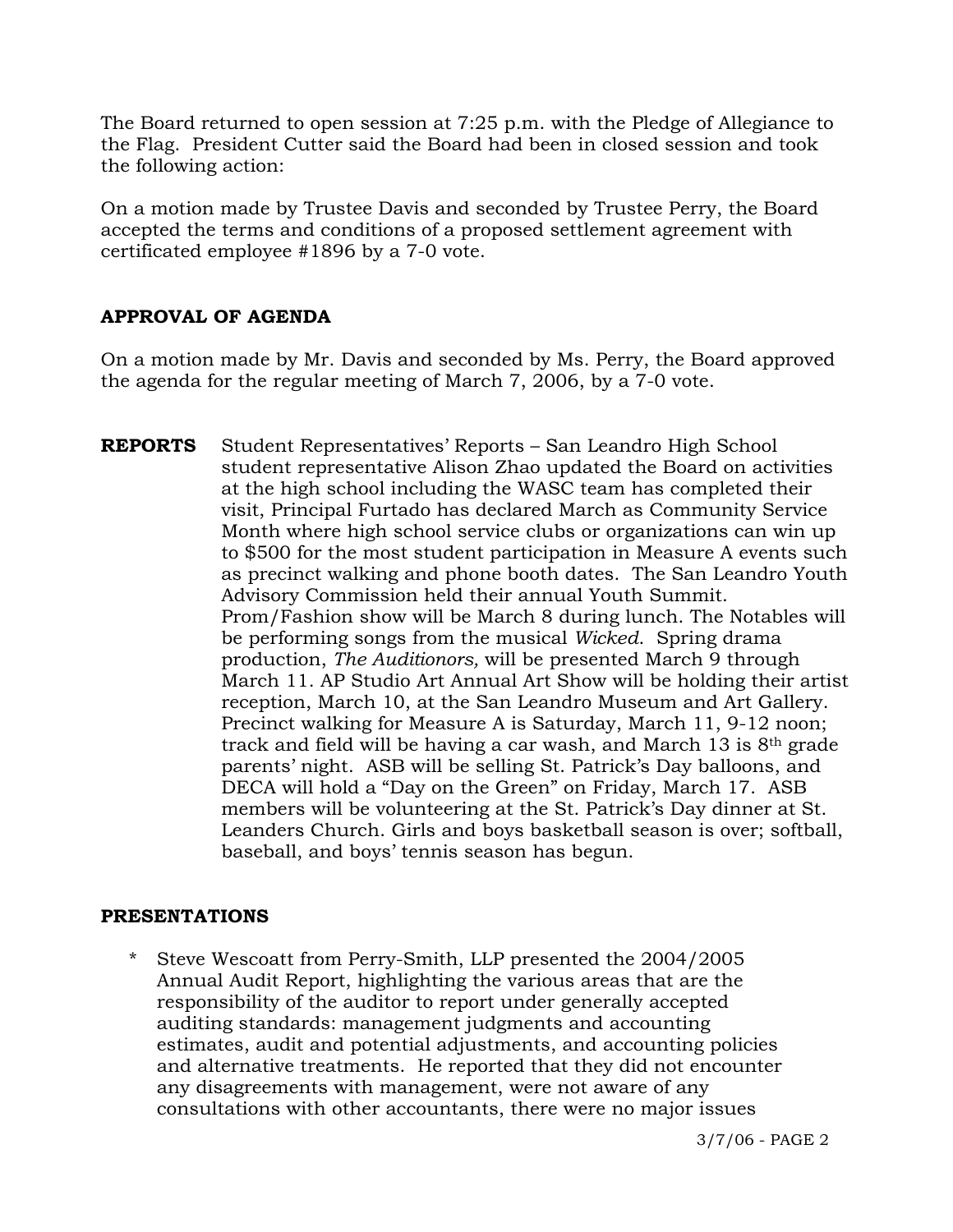discussed with management prior to retention, and they did not encounter any difficulties while performing the audit, adding that the District staff did a tremendous job in providing the necessary information needed to complete the audit.

 Mr. Wescoatt explained that, new this year, in addition to focusing on attendance and attendance related issues, auditors were now required to look at how construction funds such as bonds, facilities funds, and lottery monies were spent, compliance with certain provisions of the Williams Act, and School Accountability Report Card (SARC).

 Associate Student Body (ASB) accounting, bank reconciliations for ASB and Cafeteria account, and attendance accounting and reporting were areas reported in the Findings and Recommendations. It was the recommendation of Perry-Smith that the District review current student body accounting policies and procedures to address internal control deficiencies, bank reconciliations for all funds be prepared in a timely manner and reviewed on a monthly basis, and that District management staff visit the sites to review attendance reports and procedures prior to the auditor's visit. The District also suggested that Perry-Smith might provide an in-service for site personnel highlighting the importance of internal control with respect to student body accounting.

 President Cutter thanked Mr. Wescoatt for the audit and explanations, Assistant Superintendent Leon Glaster, and asked Business Manager Bruce Colby to extend the Board's thanks to the Business Department.

\* Kit Oase, Principal of Lincoln High School, presented the school's WASC self-study and action plan, which will serve as the school's Single School Plan for the 2005-2008 school years. Review and modifications to the action plan will be made on an annual basis as needed. The WASC team will be visiting Lincoln High School the week of March 13 to conduct the WASC review, validate the school's self-review, and add their perspective regarding next steps for the school.

 Mr. Oase framed his presented by explaining that Lincoln serves those students who are behind in their credits for graduation, and that the student body was composed of 20 percent English Language Learners (most of them fluent), 50 percent receive free lunch, a 56 percent mobility rate, and one in eight students currently have a IEP.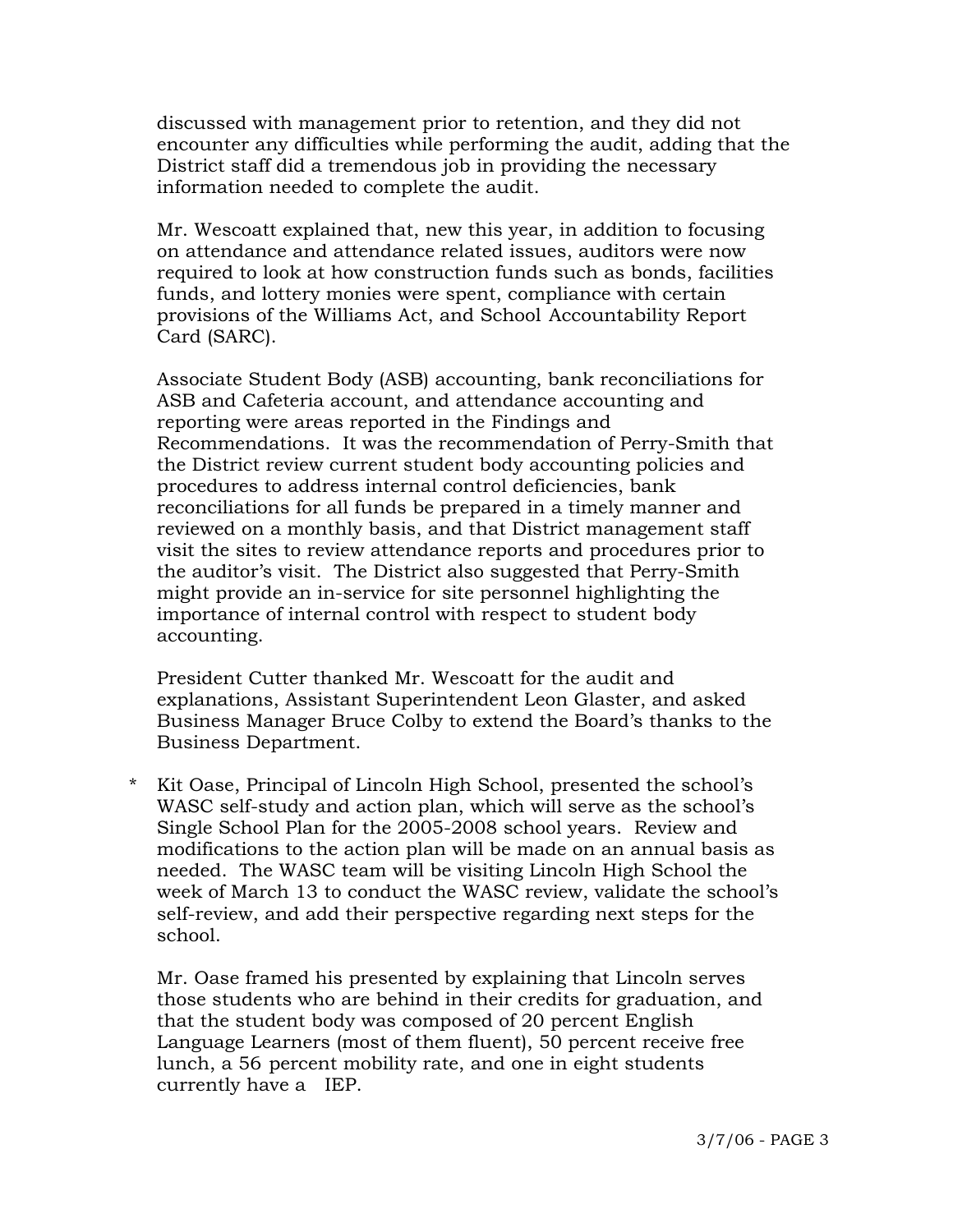Despite the high turnover of staff due to retirements and transfers (only one out of the 4.8 classified and certificated employees at Lincoln has been their since 1999, Mr. Oase said that Lincoln continues to improve and help students move ahead, receive their high school diplomas, and focus on academic, personal, social, regional occupational programs, work experience, and volunteer programs so that they can become viable members of the community.

 Needed improvement areas identified in the their self-study included serving their special needs students better, continuing to make curriculum improvements in reading and math, looking at discipline procedures for continued affective results, making sure that students have success through the acquisition of learning and management strategies, and utilize and expand technology resources, to which Mr. Oase announced that following a visit from *Direct TV Goes to School,* Lincoln now had access to cable news and educational programming.

Mr. Heystek asked Mr. Oase to share his vision for Lincoln, if money were no object. Mr. Oase said he'd like to expand on alternative types of programs such as opportunity programs for  $7<sup>th</sup>$  to  $9<sup>th</sup>$  grade students, and create small high schools that meet the needs of students in our community; however, he would not want to see Lincoln become so large that it would lose the "flavor" of a smaller campus.

Parental involvement and counseling services were two issues raised by Mr. Cassidy. Mr. Oase agreed that, while parental involvement could be challenging, students could not enroll in Lincoln's program without having had a student/parent conference and orientation, adding that staff had found that maintaining phone contact had been the most successful way of keeping in touch with parents.

Mr. Oase explained that Davis Street Community Counseling and Girls' Inc. provide counseling during the week with support services and referrals also available. Staff used a proactive approach to counseling services, noting that Alameda County would be coming to the site to talk about suicide prevention soon.

Mrs. Cuter thanked him for the presentation.

# **PUBLIC TESTIMONY ON NON-AGENDA ITEMS**

• Elementary school parents, Lori King, Amy Olson, Stacie Clauson, and Denise Lucas, voiced their concerns and opposition to the Board regarding the Safe Space Poster and curriculum regarding sexual orientation and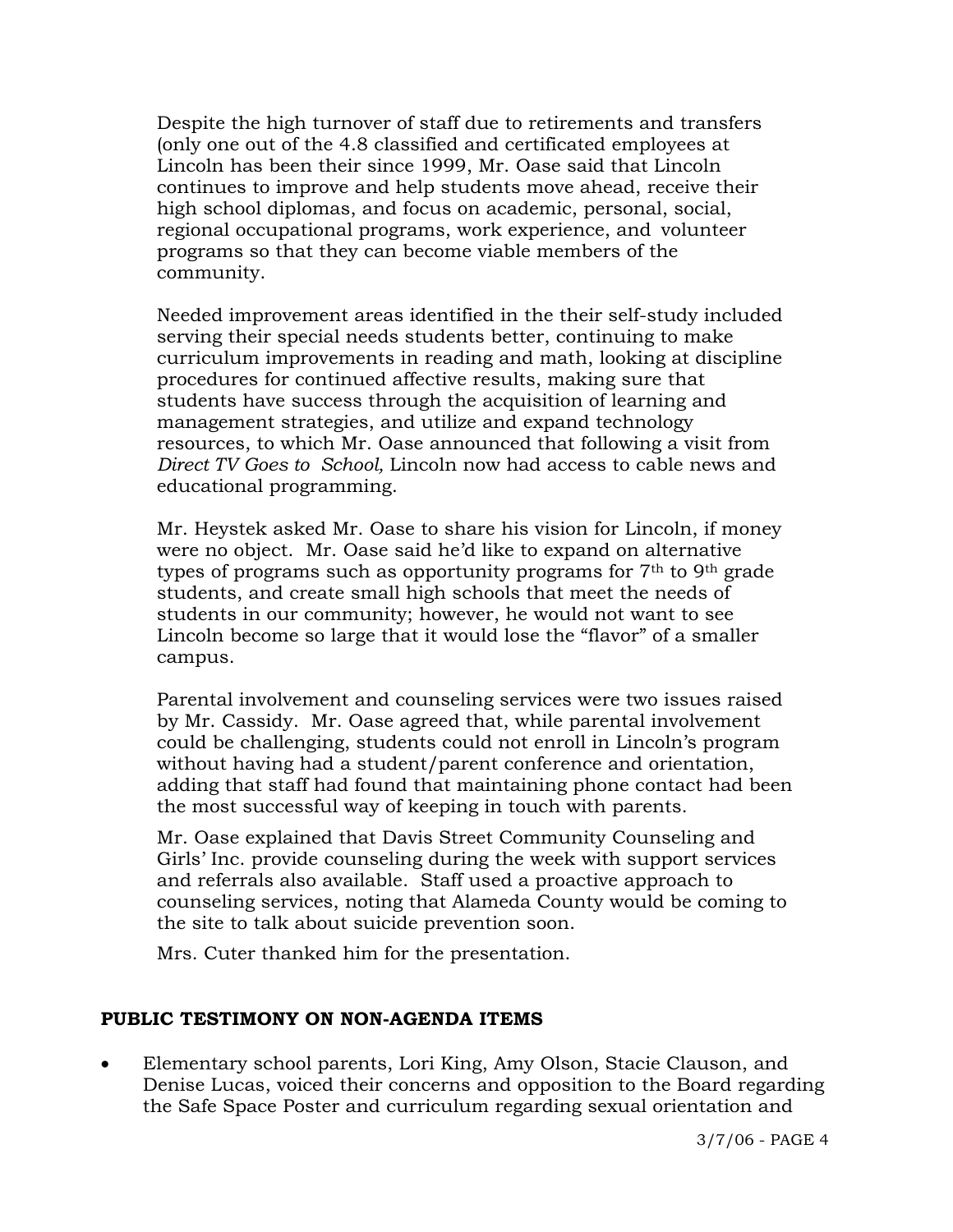gender identity, urging the Board go back to the drawing board and create a more comprehensive program that addressed safety for all students, consider other programs such as Soul Shoppe, and to involve the parents in the decision-making process.

- Rebecca Rodriguez, a "gay" mom, continued her support for the Board and District. She encouraged them to look at the differences between sexual orientation and sexual behavior, asking them to stay the course, and don't waiver, so that all students have a safe place to learn.
- Lou Filipovich addressed the Board regarding the District's lack of accounting of the tax payers' dollars, newspaper coverage, community involvement, and union representation at public Board meetings.

### **REPORTS**

- 1) Correspondence Clerk Hague reported receiving emails from Maureen Shapiro, Sue Blevins, and Ed Shapiro regarding health services; from Pat Rennie regarding her Safe Space Poster comments at the February 22, Board meeting; from Lori King, Morgan Mack-Rose, Whitney Walker, Tim Holmes regarding the Safe Space Poster; from Nellie Abernathy regarding Prop 82 Preschool Initiative; from Michael Jacobowitz regarding the Parcel Tax election; from Dan Martin regarding the Parcel Tax; from Andrew Kopp regarding anti-harassment education; from Larry Sweeney regarding the Superintendent's contract; and from Catherine Luce regarding parent involvement in the Safe Space program.
- 2) Superintendent's Report Superintendent Lim reminded the public that at the last board meeting she had acknowledged that staff had moved too quickly with regards to the Safe Space Post and that the District was revising the timeline and had developed a Frequently Asked Questions (FAQs) sheet based on the many emails received. She said that she asked each principal to review the timeline, action plan and FAQs at their next PTA and SSC meetings and provide feedback, adding that if parents don't hear from the principal, to please call the District Office.

She announced that the high school had a successful and positive WASC accreditation process, giving accolades to the administrative staff at the high school. The District should be notified by the end of the school year of the length of the term.

*Focus #2* is available and will be featured in the next issue of the San Leandro Times; the middle schools had their first orientation on February 23, where 120 parents attended, and she attended the Chamber luncheon featuring the Mayor's annual "State of the City" on March 2.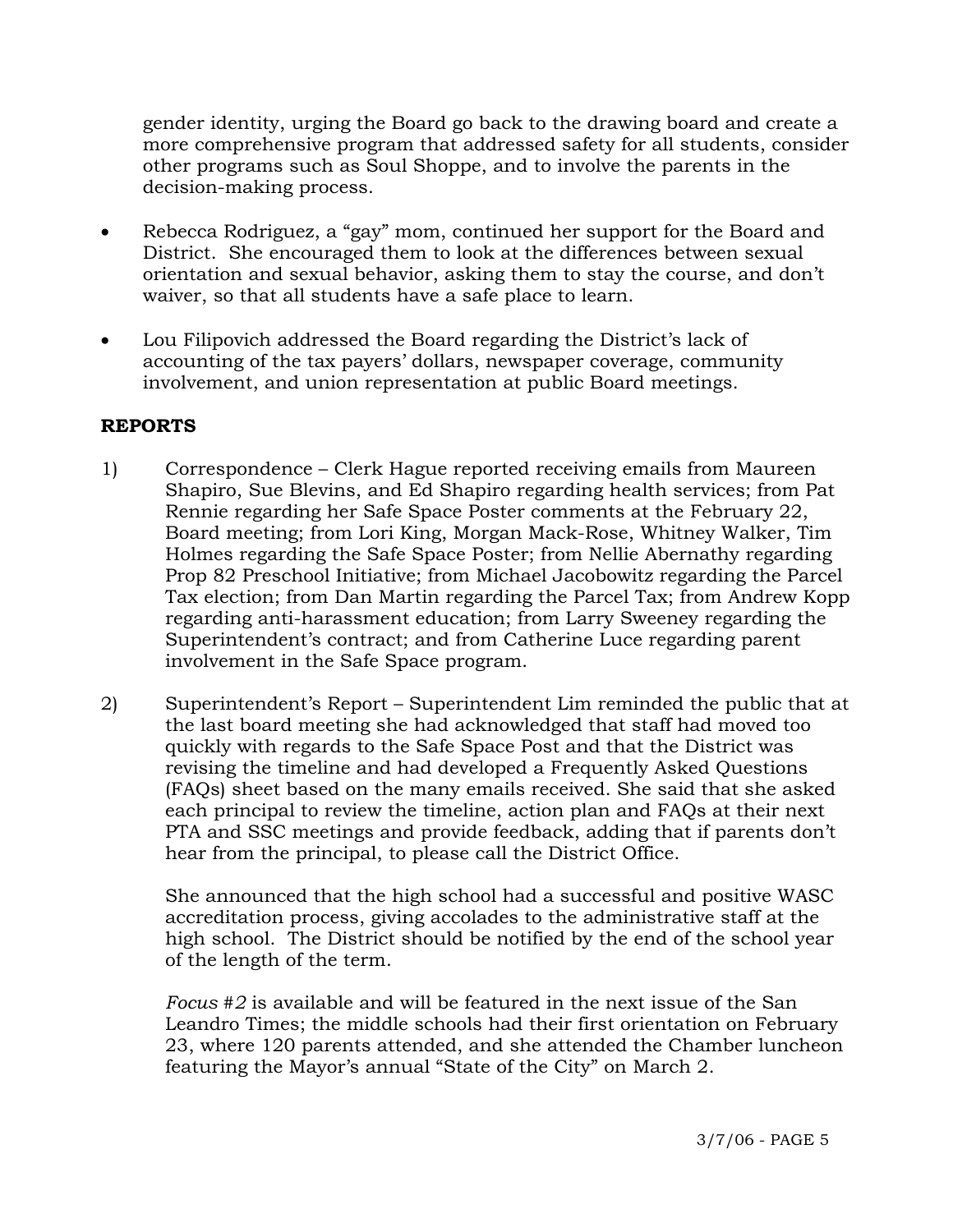- 3) Board Committee Reports
	- Communications Mr. Cassidy reported that the committee met on February 24 and reviewed the *Focus* informational pieces, and a story board for future topics, discussed dates for Community Forums in May and June, and a Measure A Fact Sheet focusing on the music program.
	- Facilities/Technology Ms. Cutter reported that the committee met on March 2 and reviewed the Facilities Master Plan proposal which was being brought forward for consideration tonight. Heidi Finberg and President- Elect Robert Brannan of the San Leandro Chamber leant their support for the process. Ms. Cutter asked Mr. Davis, the representative to the San Leandro Chamber of Commerce Community Partners Committee, to be the liaison between the District and City. She also noted that Heidi was unaware of the District's policy regarding giving business to San Leandro vendors first.
- 4) Board Representatives' Reports
	- Eden Area Regional Occupational Program Mr. Richards said the committee met on March 2 and approved the 2nd Interim Budget for 2005-2006 budget. They received notification of SkillsUSA Regional Competition Results where two San Leandro High School students were awarded with medals: Luis Jimenez received a gold medal in Collision, and Daniel Guerrero received silver medal in Construction. On March 3 they met to discuss the timeline and hiring process for Cyril Bonnano, who will be retiring.

Mr. Davis requested that Consent Item 3.4-C be pulled from the Consent Calendar.

# **CONSENT ITEMS**

# General Services

# 1.1-C Approval of Board Minutes – February 7, 2006

Human Resources

- 2.1-C Acceptance of Personnel Report
- 2.2-C Resolution #06-11, Week of the School Administrator
- 2.3-C Resolution #06-12 Authorizing Certificated Staff to Teach with a Variable Term Wavier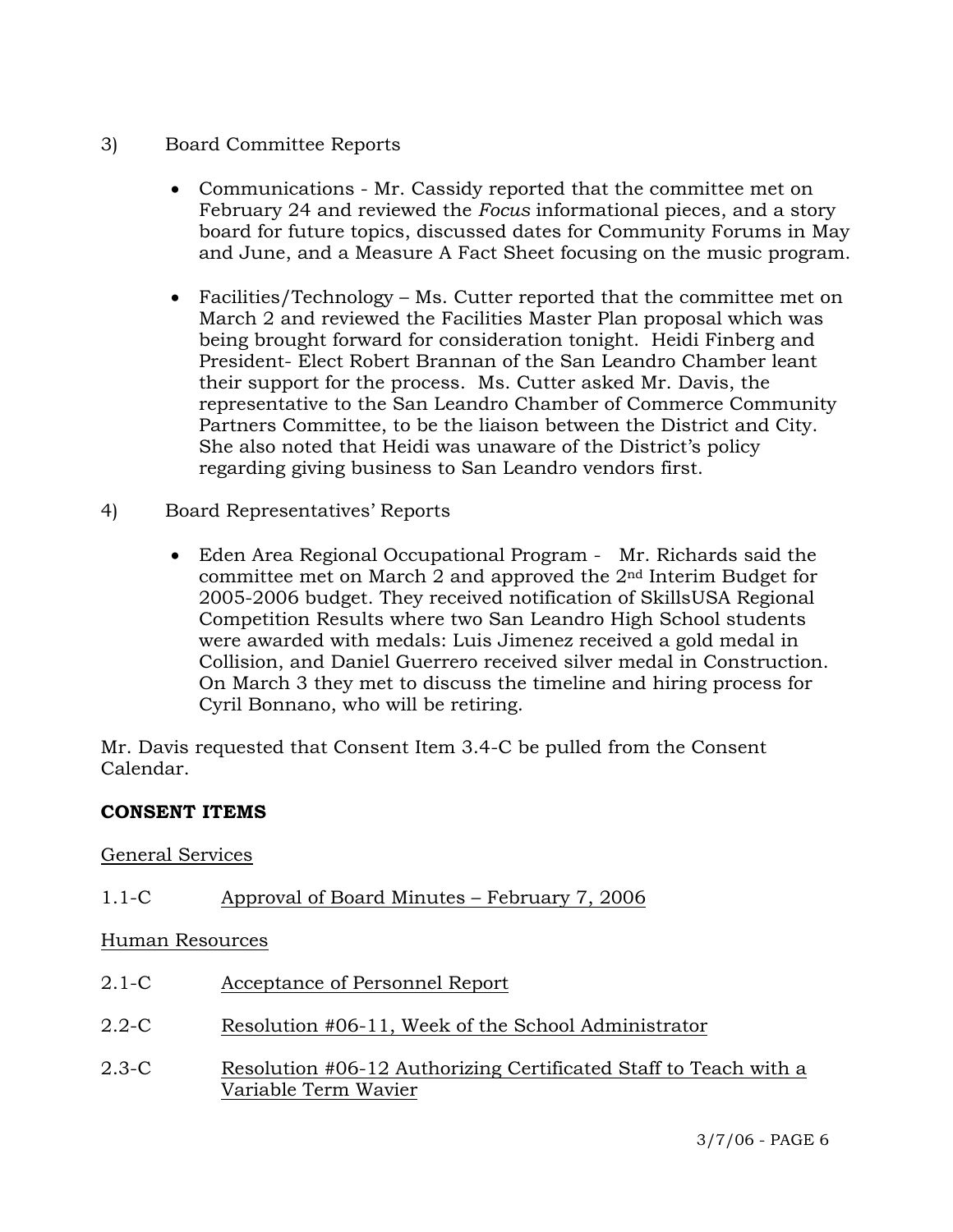# Educational Services

- 3.1-C Acceptance of Donations
- 3.2-C Recommendation from Administrative Panel for Expulsion for Student E26-05/06
- 3.3-C Recommendation from Administrative Panel for Expulsion for Student E27-05/06
- 3.5-C Modified Procedures Regarding Distribution of the proceeds from the Lenny Williams Concert
- 3.6-C Lincoln's Western Association of School and Colleges (WASC) Self Review Report and Action Plan as a Single School Plan
- 3.7-C Teacher Recruitment and Student Support Program (TRSSP) Grant Application

Business, Operations and Facilities

- 4.1-C Resolution #06-13 to Declare Certain Equipment Surplus and/or Obsolete
- 4.2-C Mandated Cost Contract 2006-07
- 4.3-C Award of Construction Contract for Window Replacements at John Muir Middle and Wilson, Monroe, and Garfield Elementary Schools
- 4.4-C Award of Construction Contract for McKinley Elementary School Energy Efficiency Program

On a motion made by Mr. Davis and seconded by Ms. Perry, the Board approved the remaining consent items by a 7-0 vote.

# Educational Services

3.4-C Recommendation from Administrative Panel for Expulsion for Student E28-05/06

> On a motion made by Mr. Davis and seconded Mrs. Hague, the Board approved to amend the rehabilitation plan for student E28-05/06 to reflect that the individual may attend Lighthouse/Independent Study for the Fall semester 2006/07 on a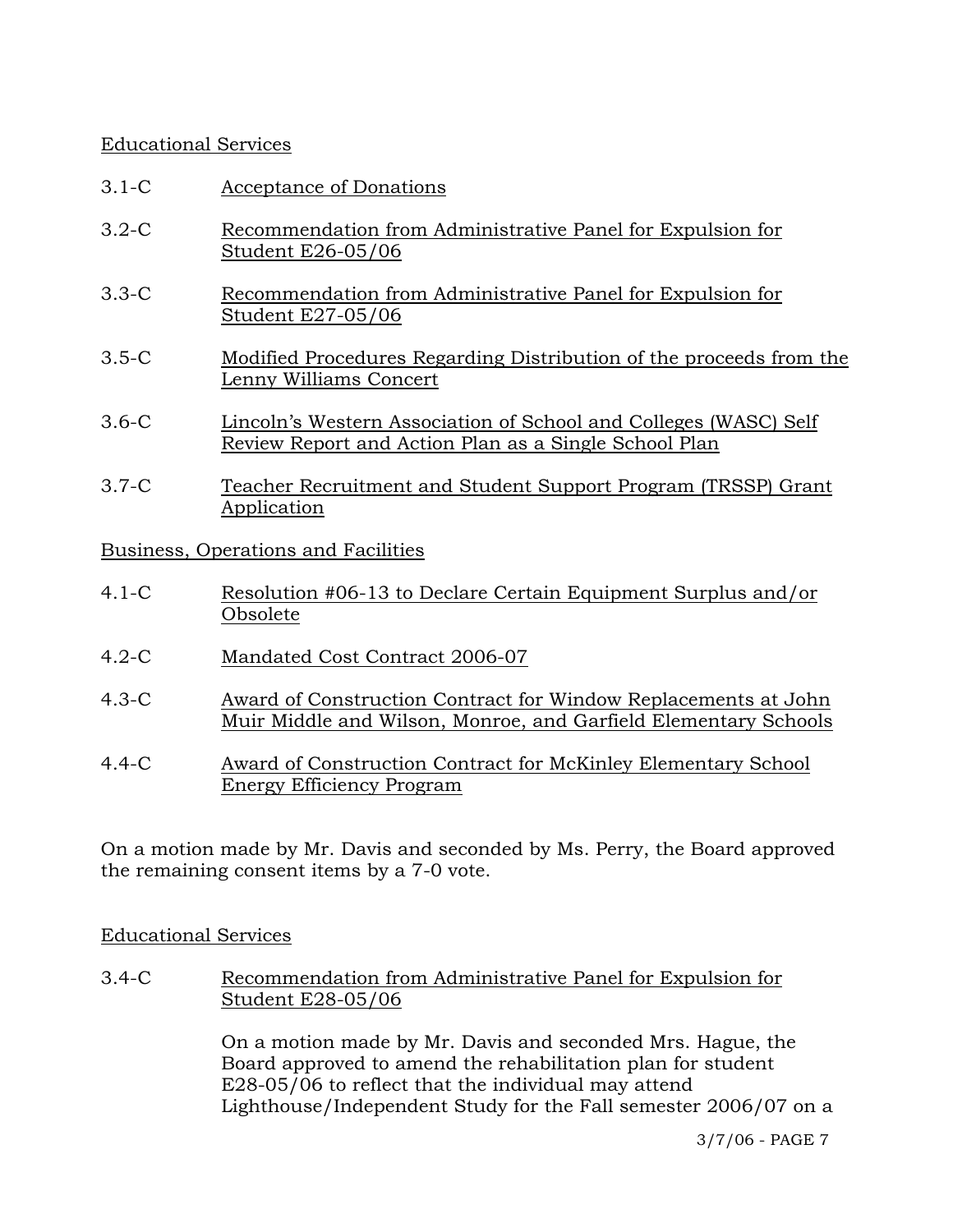# suspended expulsion by a 6-1 vote. Mr. Cassidy voting no. **ACTION ITEMS**

### Human Resources

### 2.1-A 2006-07 Traditional and Year Round Student Calendar

On a motion made by Mr. Davis and seconded by Mrs. Hague, the Board approved the 2006-07 Traditional and Year Round Student Calendar by a 7-0 vote.

President Cutter was happy that the calendar was more in line with other school districts.

### Business, Operations and Facilities

### 4.1-A 2004/2005 Fiscal Year Independent Audit Report

On a motion made by Mr. Richards and seconded by Mr. Davis, the Board approved the 2004/2005 Fiscal Year Independent Audit Report as prepared by the firm of Perry-Smith, LLP, by a 7-0 vote.

#### **CONFERENCE ITEMS**

### Business, Operations and Facilities

### 4.1-CF Facility Contracts with Harris & Associates and WLC Architects

The Board discussed and considered approving contract services through June 2006 for Board workshops and community forums.

Mr. Glaster distributed a scope of services and fee estimate summary from Harris & Associates and WLC Architects.

To put the recommended proposal in perspective Superintendent Lim explained that the cost for the 1997 Facilities Master Plan was \$278,000 with an additional \$71,000 in 2003, for a total of \$300,000.

The Board walked through the scope of services as staff provided detailed information regarding the process for each of the four Board themes and deliverables: Educational Program Standards, Overcrowding, Modernization Scope of Costs, and Update Products and Systems Standards.

Superintendent Lim said that staff was recommending approving contract services not to exceed \$145,530 which would include proceeding with the first three Board themes and deliverables, and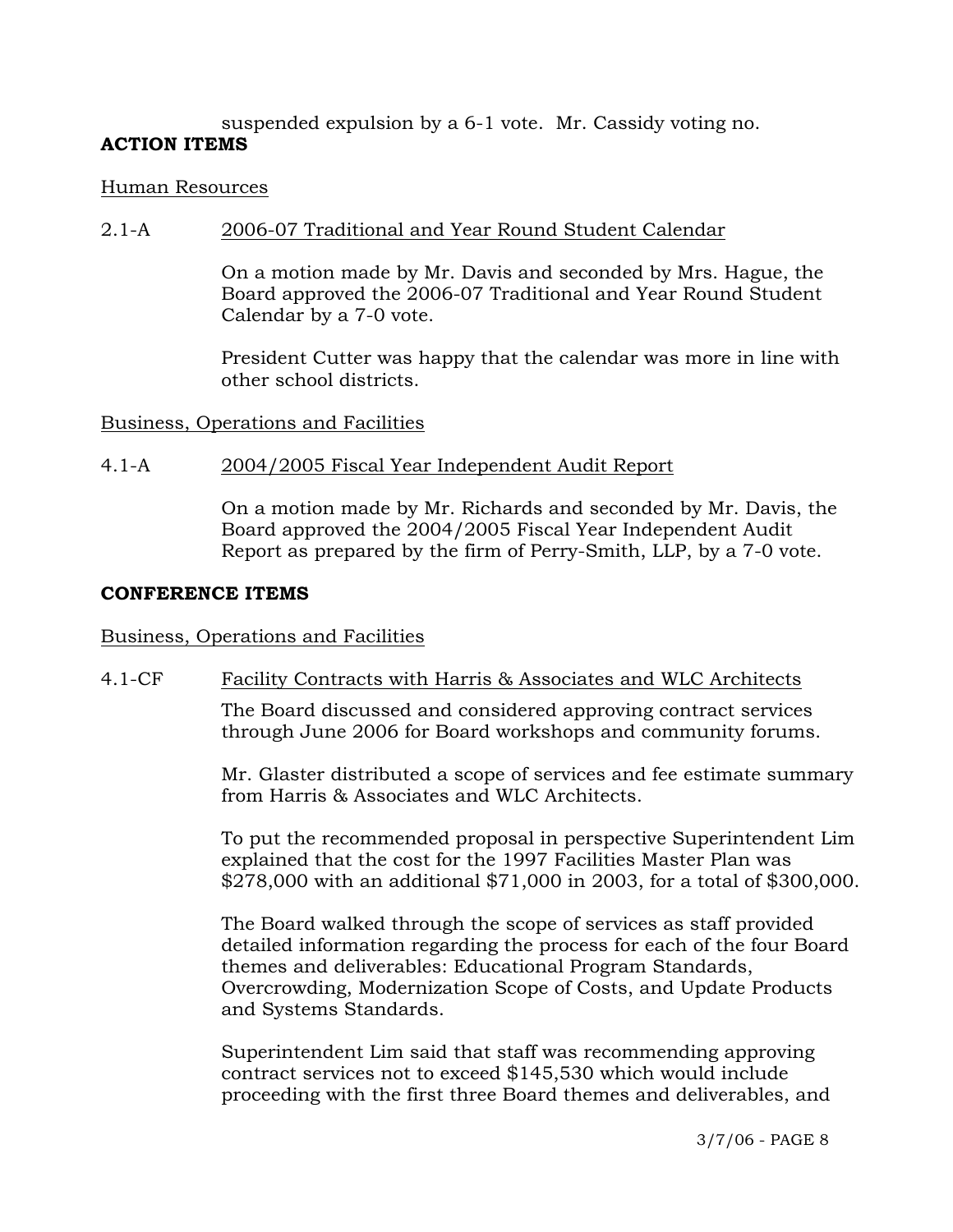holding off on Update Products and Systems Standards until after the passage of a bond.

Mr. Richards explained that the proposal would be funded out of the District Capital Facility Fund with Ms. Perry adding that the 1997 Facility Master Plan and the 2003 Master Plan Update would be the foundation for this proposal and there would be no paid duplication of work from these documents.

Trustees Davis and Heystek were interested in an actual contract with Harris & Associates and if the District had a Standards Professional Agreement. Mr. Glaster said that the proposal was a simple service agreement for time and materials for the development of the Facilities Master Plan, on a "not to exceed" basis, and was not an actual contract for construction management services to manage projects etc., adding that the approved scope of services would be attached to the professional services agreement where protections to the District would be defined. Mr. Davis asked that, in the future with similar types of requests, a copy of the Standards Professional Agreement be attached.

Because the length of the agreement was approximately forty pages long, Mrs. Cutter requested one copy of the Standards Professional Agreement, so that it would be available for future reference.

Further discussion continued around the importance of whether or not to proceed with the Update Products and System Standards theme at this time, with Mr. Heystek asking for further clarification on exactly what that theme entailed.

Representatives from Harris & Associates and WLC Architects explained that currently the District had products it was comfortable with and systems it was able to maintain; however, it is necessary from time to time to review those standards and update them. This theme would develop a timeline and process, and provide a list of key issues and goals such as energy conservation, that could affect cost modeling to ensure that developing and implementing product and system standards are kept up-to-date for future construction, when new products become available and systems are improved.

Keeping in mind the District's goal to build and design for the future, it was the recommendation of the consultants that the Board consider including a portion of this theme with the initial proposal, which would allow the consultants to look at such key items as solar, technology, and energy conservation, so that a bond project list could be delivered by the end of the third workshop.

Mr. Cassidy asked when the Board could expect reports from each

3/7/06 - PAGE 9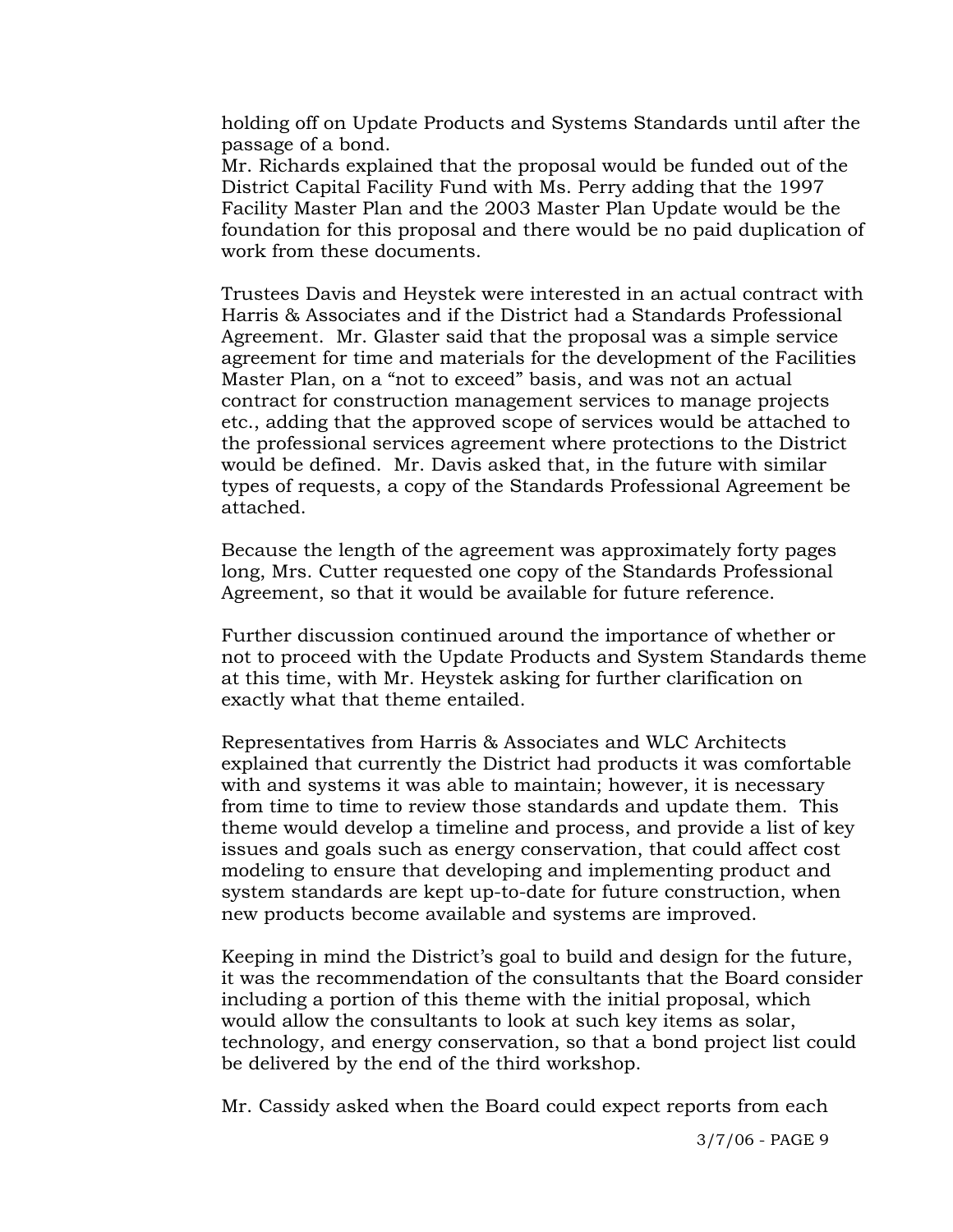theme. The staff explained that it would be a work in progress, with the consultants confirming that final reports of the deliverables listed in the contract would be developed and disbursed after the third workshop on April 17, and be ready by the first community forum on May 8.

Mr. Cassidy reiterated the importance of working with the City with respect to the overcrowding and available sites. Mr. Glaster said that the District had been in contact with the City and had been provided a database of all available property, adding that they were being extremely cooperative. Mr. Cassidy also suggested looking into joint use possibilities such as a performing arts theatre.

Following the discussion, Mr. Glaster suggested, as a compromise, that an amount of "not to exceed \$10,000" be incorporated into the Update Products and Systems Standards theme, so that those large ticket items such as energy conservation etc. could be addressed, with the consultants agreeing that \$10,000 would be adequate at this time.

The Board took a break at 9:10 p.m. and reconvened at 9:16 p.m.

Following the break, Mr. Glaster reported that the \$10,000 for Update Products and Systems Standards would be disbursed between the two companies at the same percentage rate used for the other themes. WLC Architects would receive \$7,111, and Harris & Associates would receive \$2,889, making the total amount of the contact agreement \$155,530. Mr. Glaster explained, that based on the recommendation from the attorney, the District would follow a "team" concept, with the Superintendent or designee overseeing the process, but have two separate and specific agreements from each of the firms as way of holding each of them accountable.

Mrs. Hague hoped that in the area of educational program specifications, teacher input would be part of that discussion.

Additional comments included Mr. Cassidy suggesting having a "9th grade only campus" at the Burrell Field site if no other sites were available, reiterating Mrs. Hague's point of involving teachers and union representatives in the process.

On a motion made by Mr. Davis and seconded by Mr. Richards the Board approved a professional services agreement for deliverables regarding Educational Program Standards, Overcrowding Assessment, Modernization Scope and Cost, and Update Products and Systems Standards with WLC Architects, in an amount not to exceed \$82,000, and with Harris & Associates, in an amount not to exceed \$74,000, for a total of, not to exceed \$156,000, by a 7-0 vote.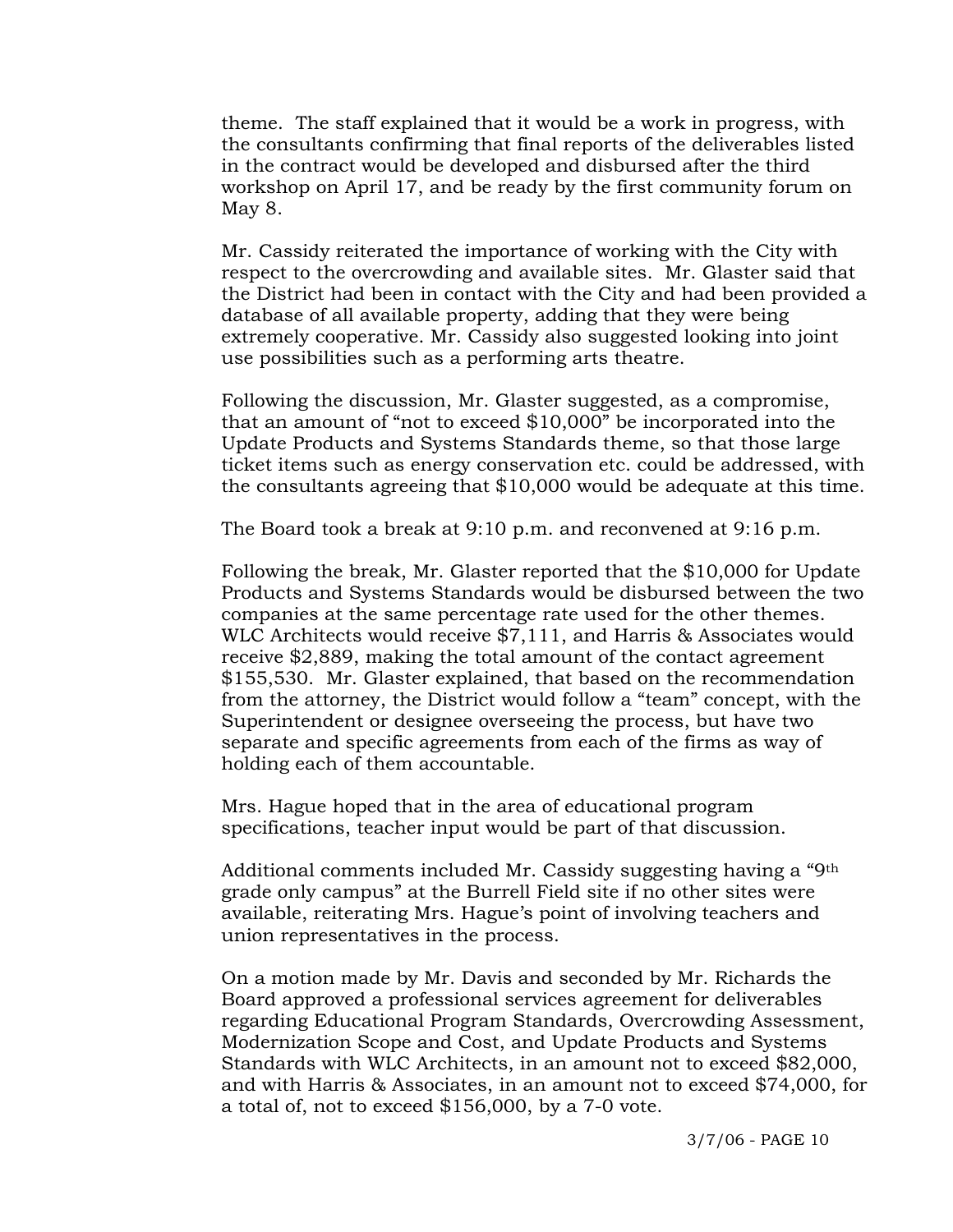# **ADDITIONAL SUGGESTIONS AND COMMENTS FROM BOARD MEMBERS**

• Ms. Perry reported that Garfield's Math and Science Faire would be on March 15 from 5:30-7 p.m., suggesting that members might attend before the Board's special workshop. She attended a state-conducted special education parent meeting, where 80 parents, who receive special services, were in attendance. A survey was distributed to parents regarding services received, parents' involvement in the IEP process, services and support provided by the District, and testing, etc. She said that she would be glad to make copies of the questionnaire for those interested. Following the review, which will take place the first week in April, the state will be making suggestions, and any corrective actions needed.

 Ms. Perry toured the Electrical Apprenticeship Program on March 2, along with President Cutter, Linda Granger, and Superintendent Lim, and had information from the visit for those interested. She attended the WASC report out at San Leandro High School. Other District activities included the Career Technical Education Awards, highlighting the wide range of educational opportunities offered at the high school, reading to Monroe students as part of "Read Across America" on March 2, "Rocking Readers" awards at Roosevelt on March 3, and participating in the DECA Business Academy judging. She also attended the Chamber luncheon, "State of the City", along with Trustee Davis, Garfield Principal Jan Huls and the Superintendent.

- Mr. Heystek alerted the Board of his pending absence from the June 6, 2006, Board meeting, and the possibility of not being able to fulfill all of his Board commitments in the month of May.
- Mrs. Hague also attended the Career Technical Award ceremony. She saluted the woodshop teacher, who has really brought a lot heart to the program for example, woodshop students made furniture for a classmate whose family lost everything when their home burned. The students are also making the sets for the upcoming school musical production.
- Mrs. Cutter reported receiving a communication from the Alameda County Office of Education regarding the District's First Interim Financial Report. Superintendent Lim will be including this in her next *Confidentially Speaking*. Mrs. Cutter said that she would be out of town for a week, returning on March 15.
- Ms. Perry drew the Board's attention to the June state bond and seismic retrofit eligibility for the District, based upon all of our bond work. Assistant Superintendent added that additional language was being considered with regards to giving additional consideration for eligibility to those Districts who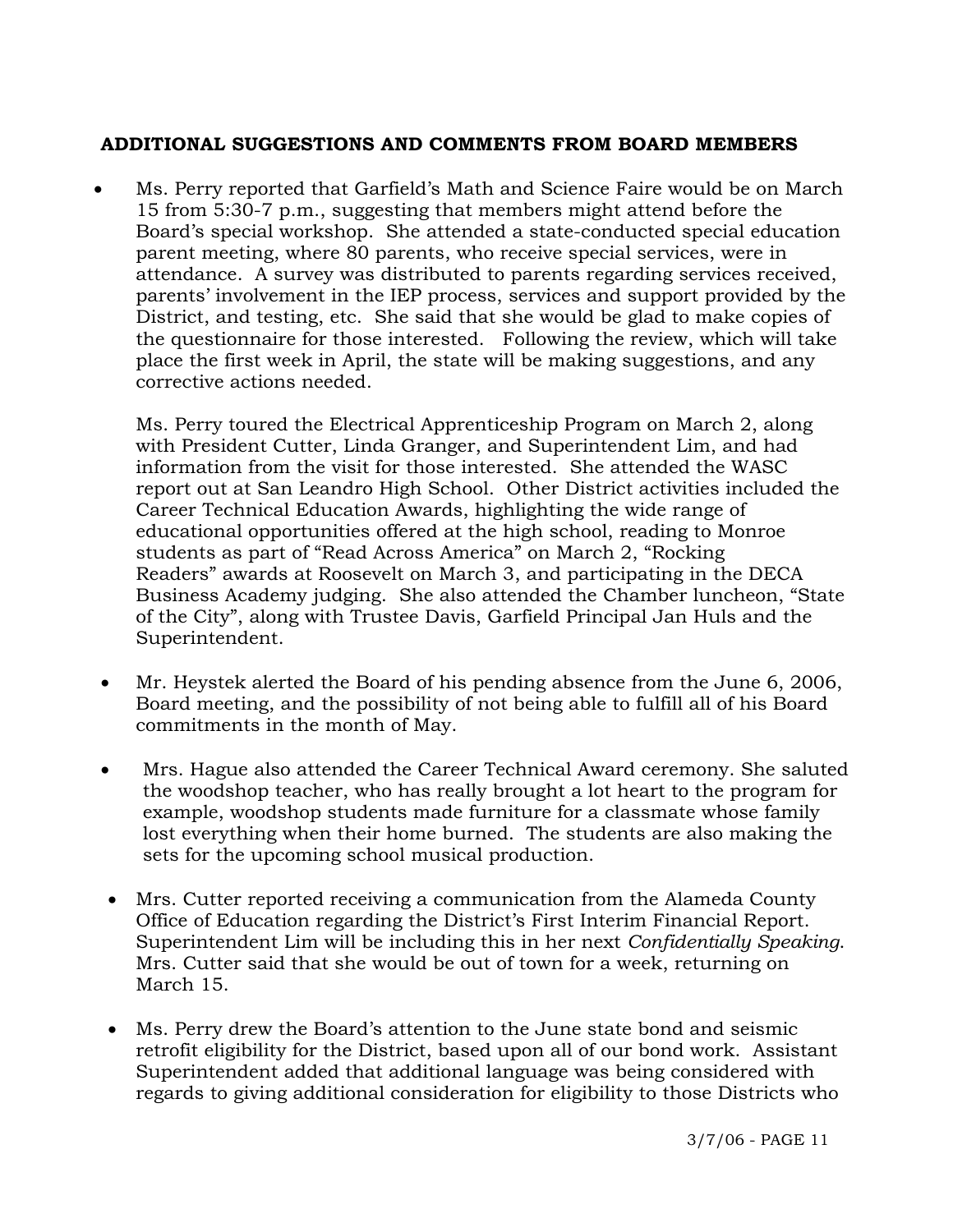already had spent money for seismic, and that the state had requested information and documents signifying our District's foresight to earthquake prevention based upon our location on the Hayward and San Andres faults.

The Board adjourned into closed session at 9:39 p.m.

The Board returned from closed session at 10:18 p.m. where President Cutter said that no action was taken.